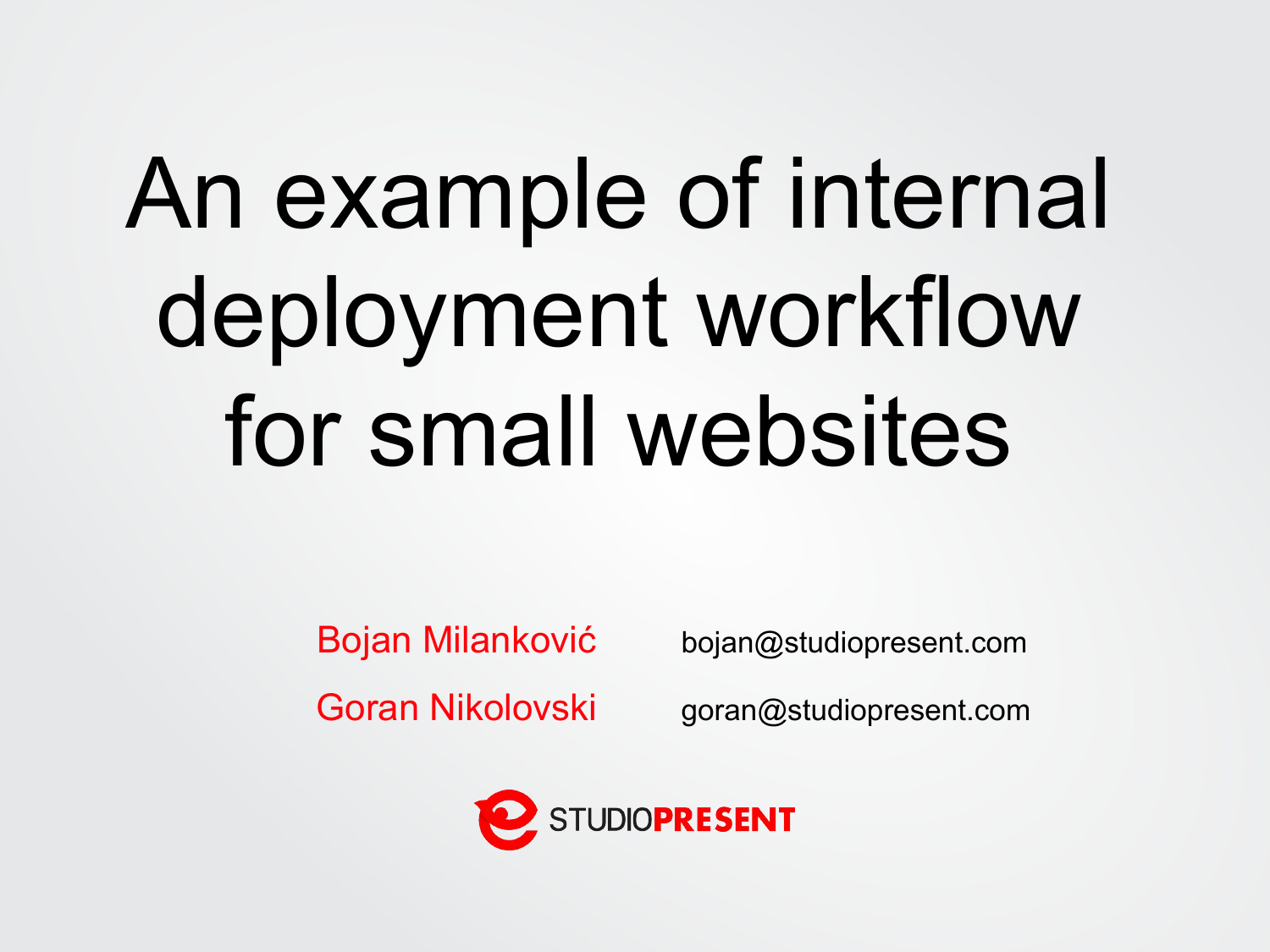# **Software vs Drupal deployment**

### **What is deployment in general?**

**Software deployment** is all of the activities that make a [software system](https://en.wikipedia.org/wiki/Software_system) available for use.

● Easy for software with code only or with code and small database changes

### **Drupal deployment:**

- Code deployment
- Database deployment (content & settings)
- Files deployment
- etc.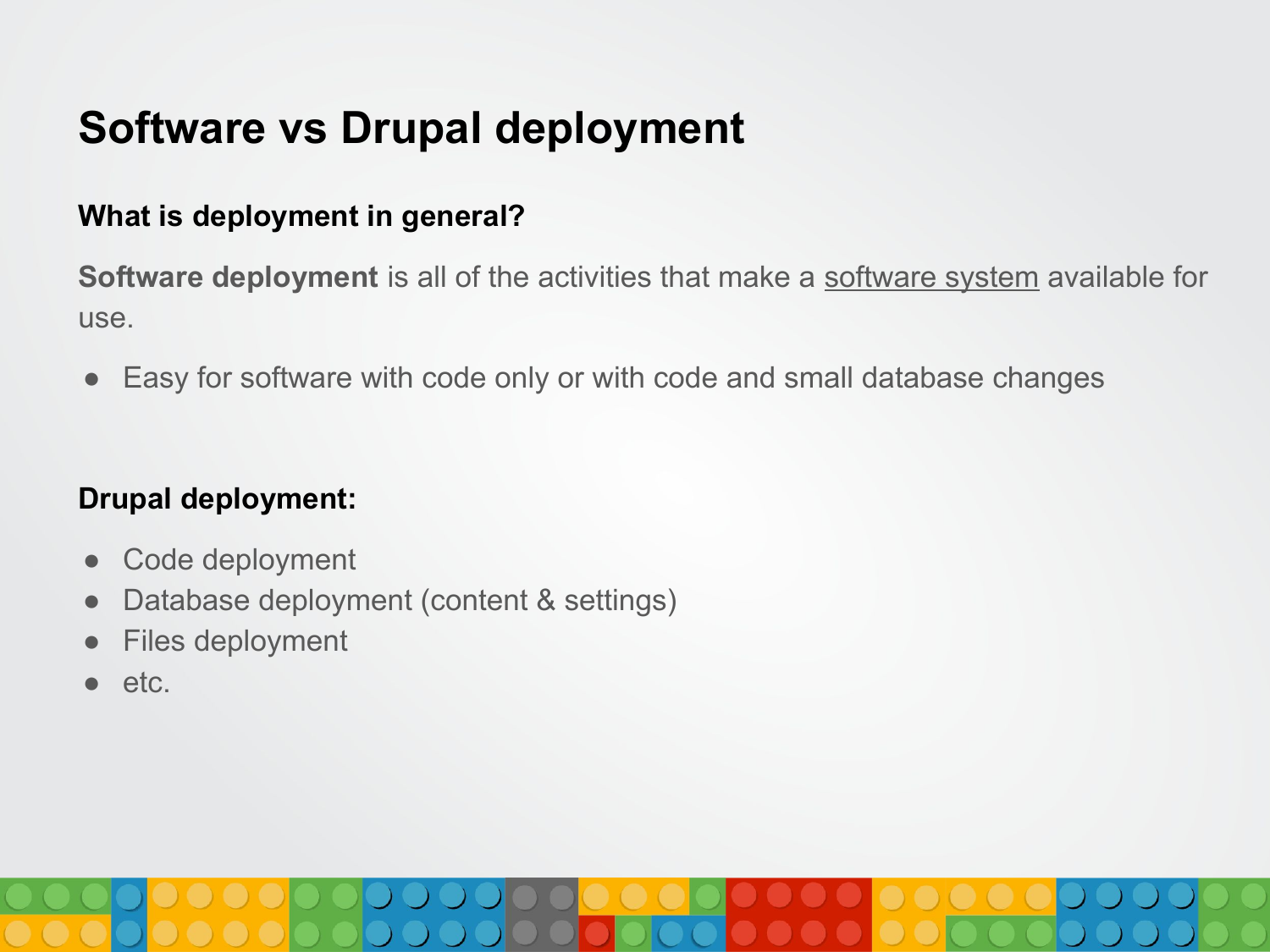# **Drupal deployment**

### **Drupal 7:**

- Best solution is using features module (some have modules export / import option)
- Module deployment standard

### **Drupal 8:**

- Configuration export / import for simple websites
- Features module
- Module deployment standard

Feature module (D7) = Configuration export / import (D8) for simple websites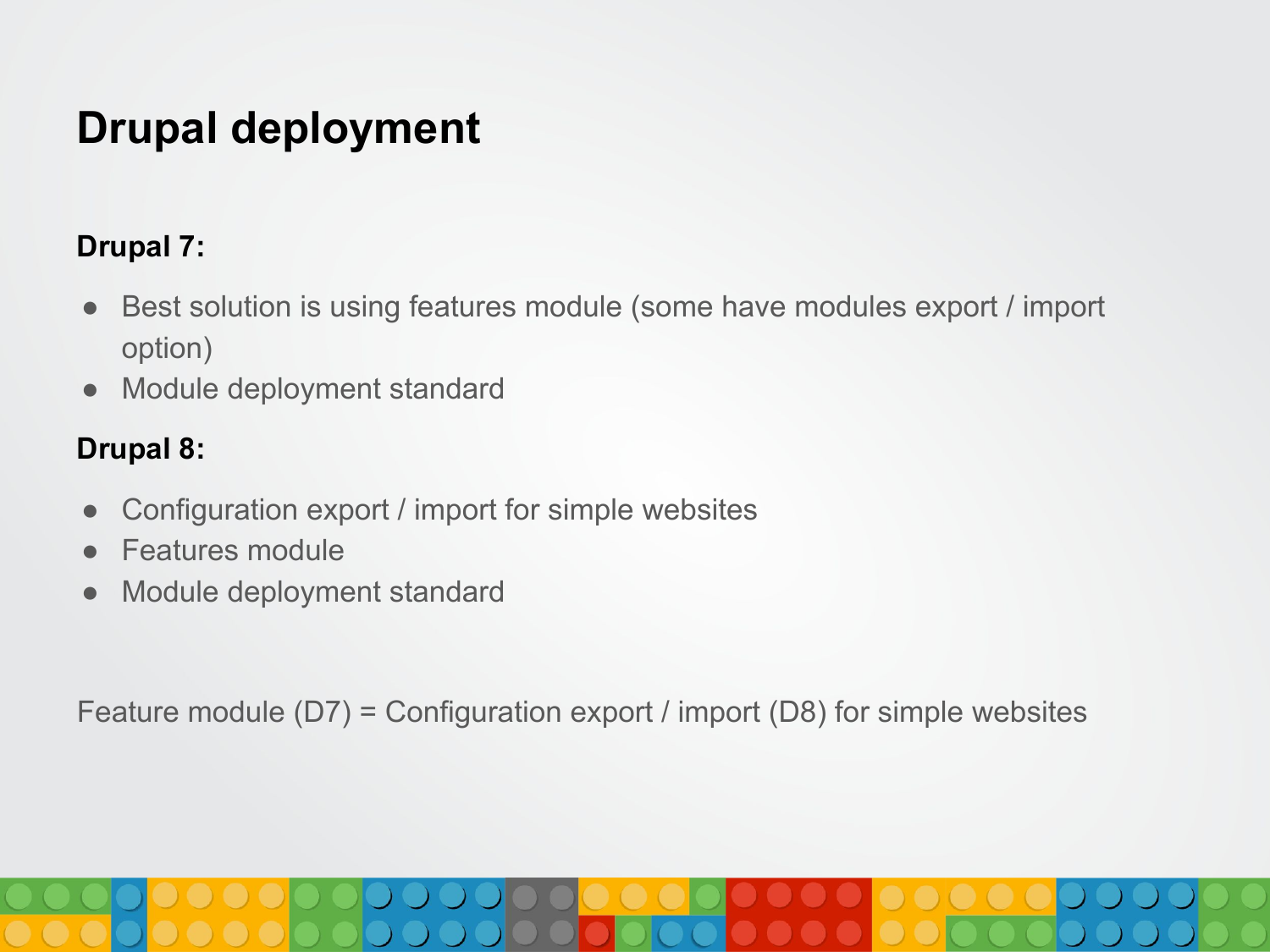# **Drupal 8 deployment**

### **Workflow (3 cases):**

- From dev to live for the first time (init)
- From live to dev (deploy-dev)
- From dev to live (deploy-live)

In brackets are our commands, we will talk about later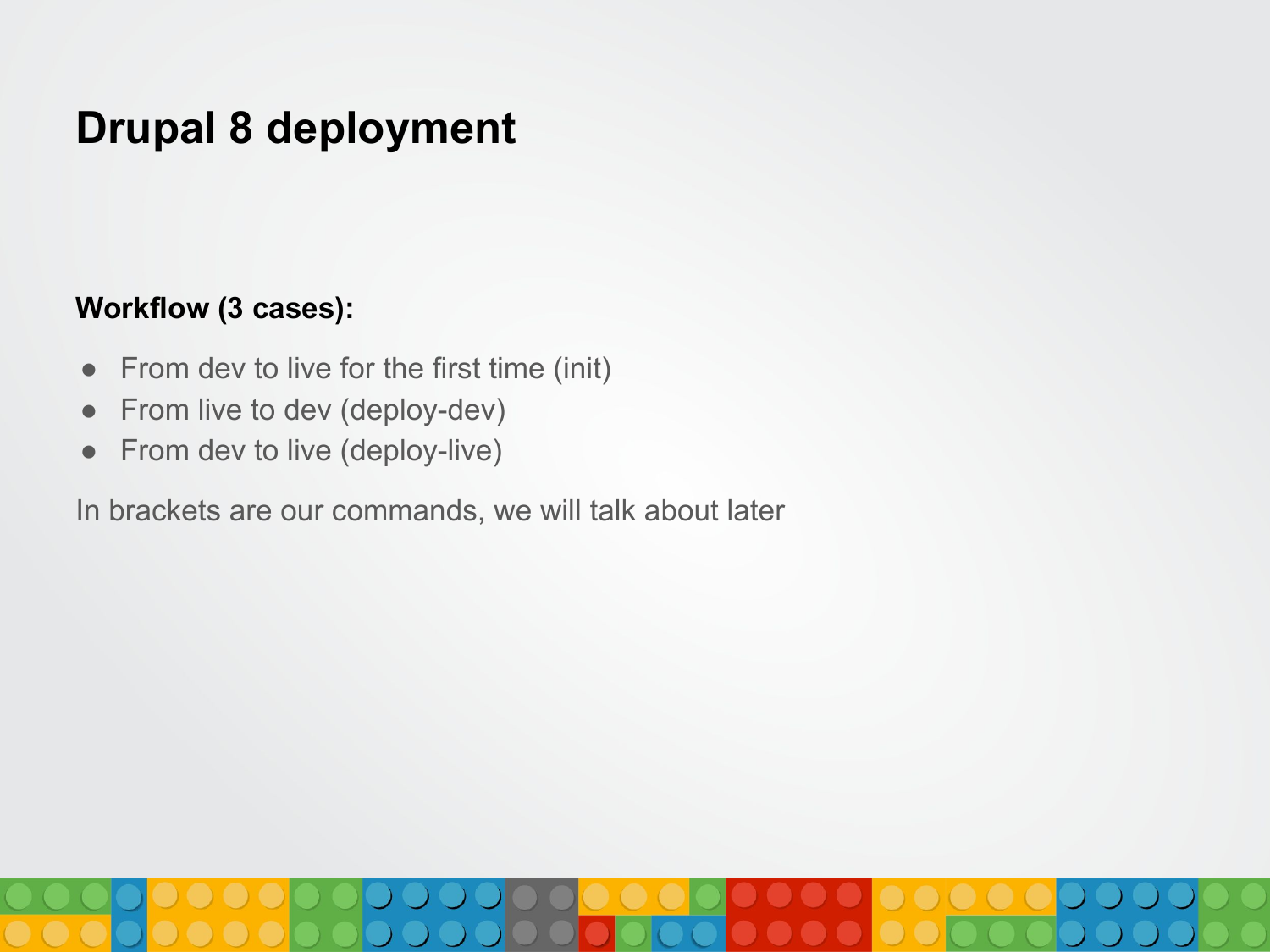### **Why?**

- We already have infrastructure (servers, etc.) We are hosting our websites in 99% cases on our servers
- **Standard solution**
- Less possibilities for mistake (automatization)
- We needed cheap solution for our small clients Small companies do not have money for Amazon...
- Challenge why not !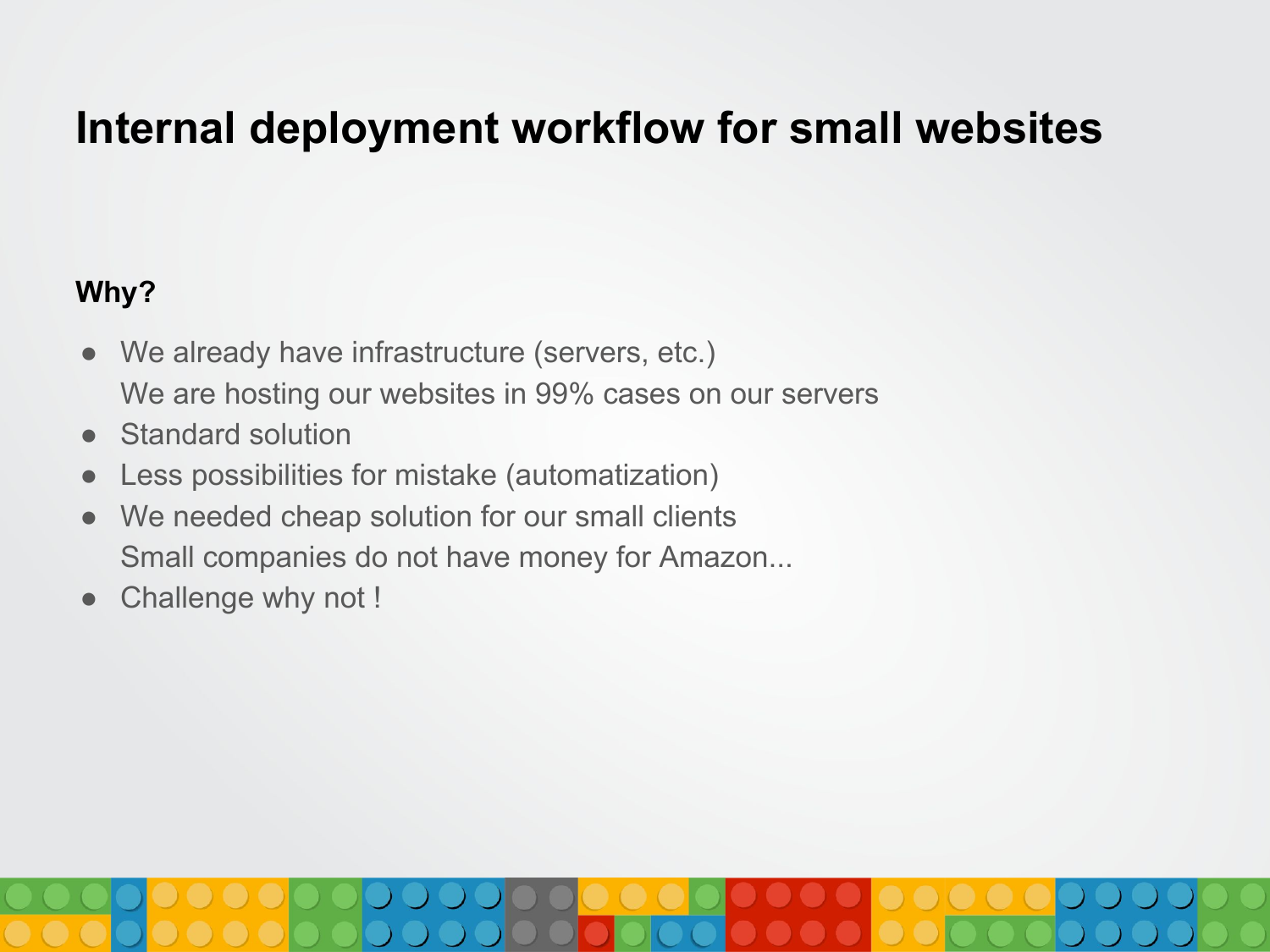### **Specifications:**

- Dev & Live servers are clones
- GitLab
- Symfony Console Component
- PHP
- MySQL
- NGINX
- Varnish
- Https & Http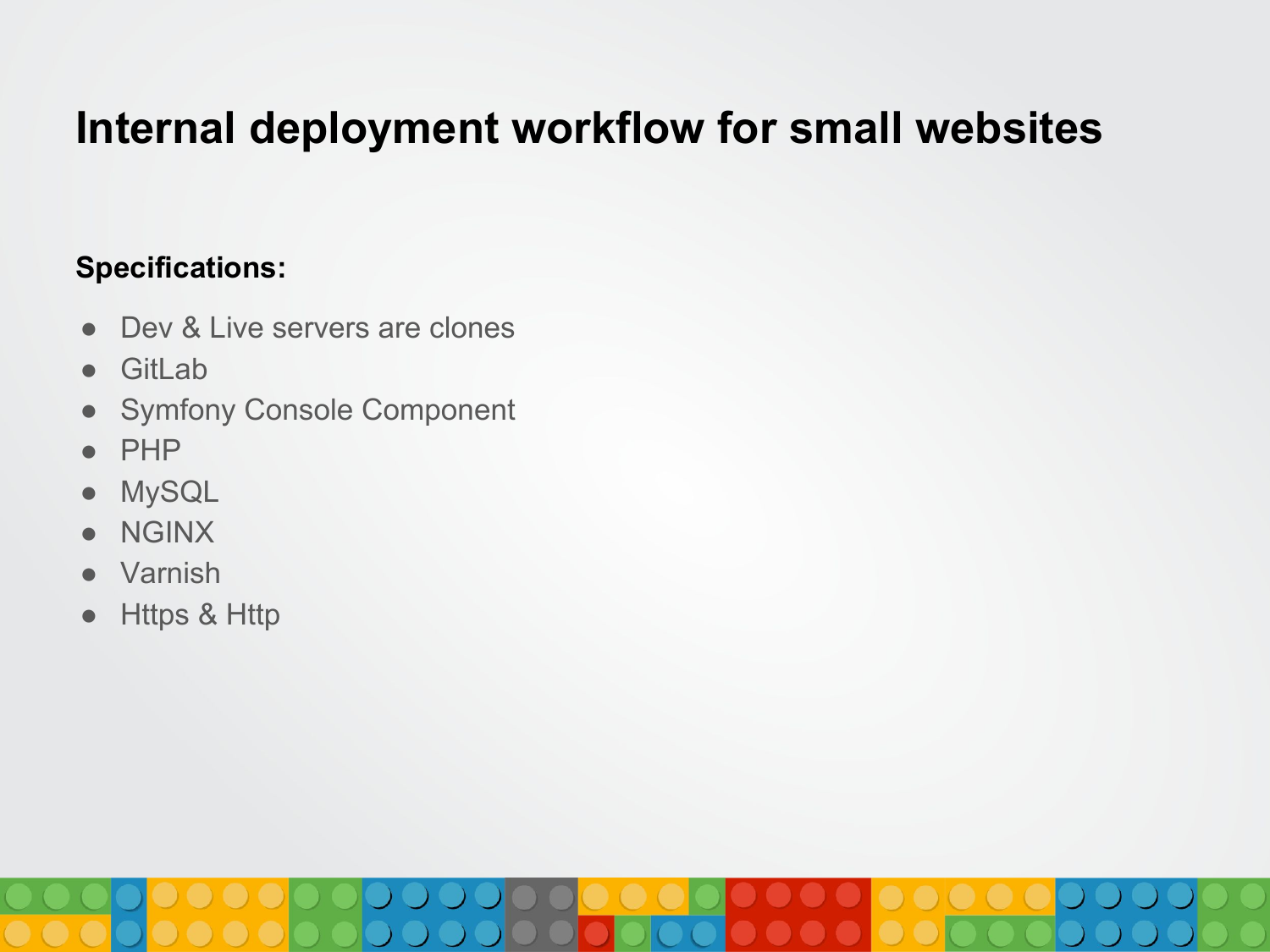### **Testing & Dev website:**

- Using settings.local.php All caches are disabled & devel options enabled
- Domain alias & settings.php hack Website have main domain & alias (with dev suffix). When visitor goes to dev version dev settings will be included.
- Varnish ports manipulation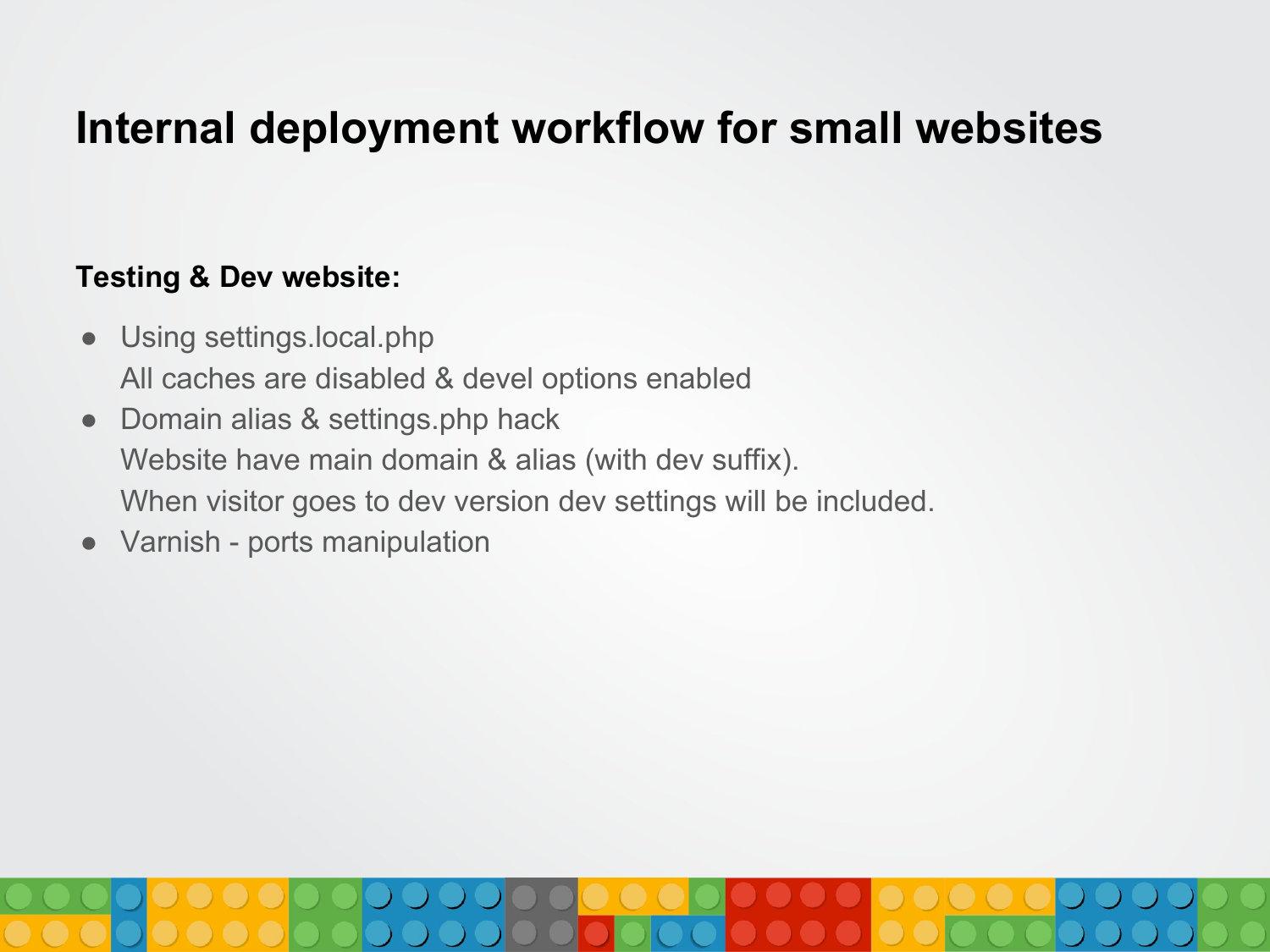# **Application overview**

- Not written from scratch
- Depends on existing applications:
	- Symfony console component
	- Git
	- Mysqldump
	- Rsync
	- Drush
- Opportunity to learn
- Drupal 8 configuration management system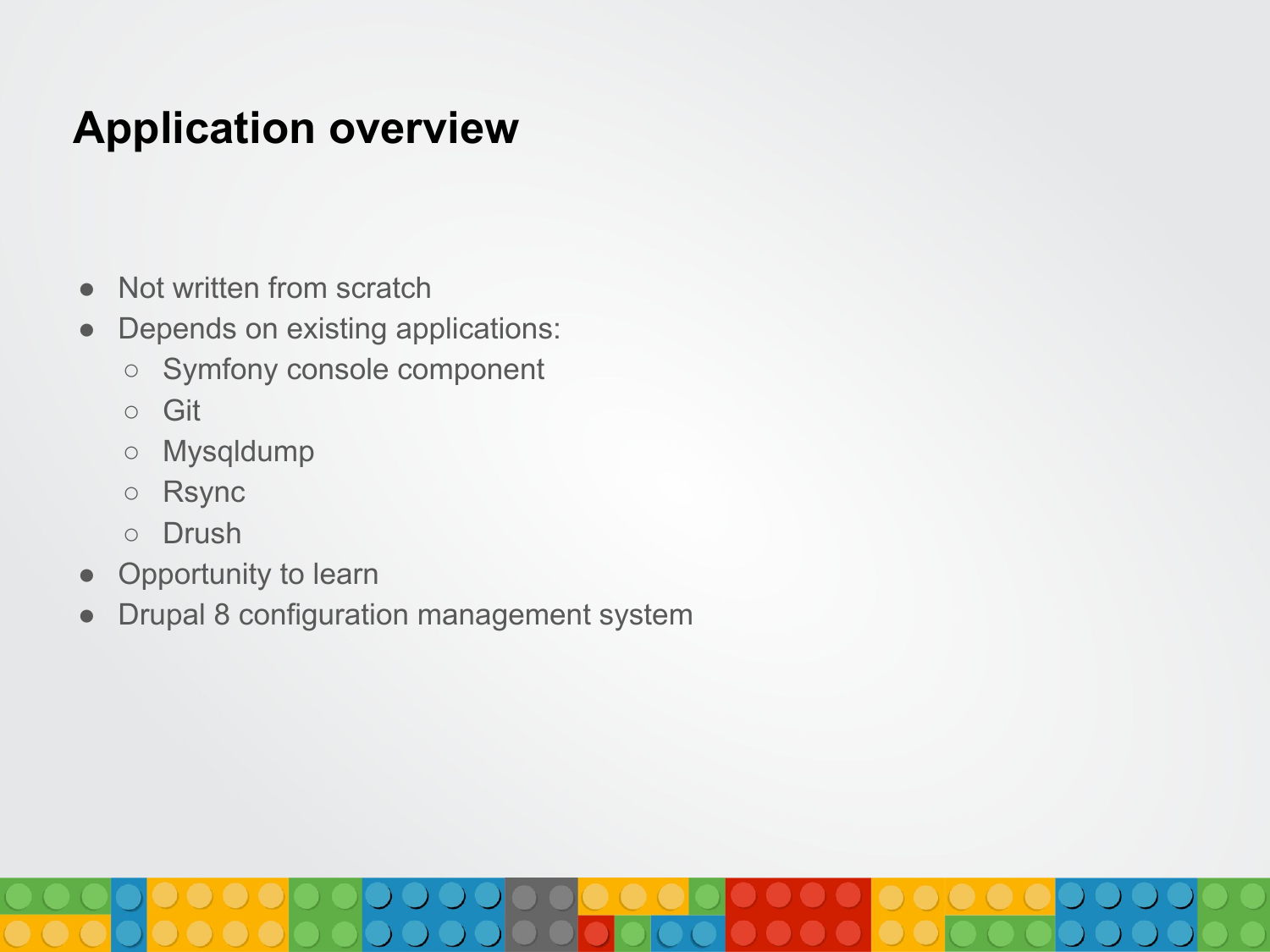# **Symfony Console Component**

- Not reinventing the wheel
- Focus on what makes our application unique
- Written in PHP
- Maintainable
- Drupal 8 is based on the Symfony Framework

### **Commands:**

- studio DEPLOY-INIT
- studio DEPLOY-LIVE
- studio DEPLOY-DEV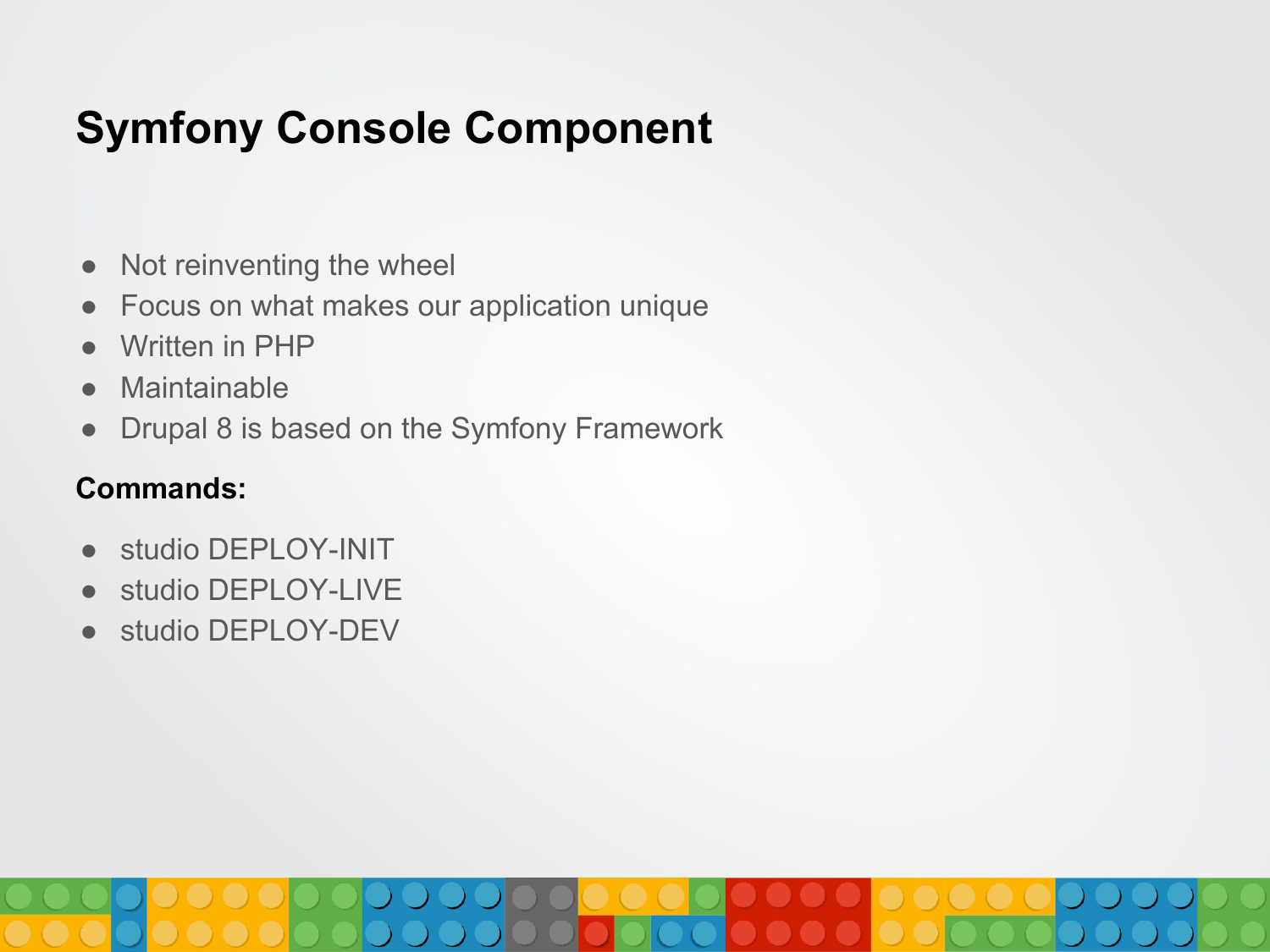# **DEPLOY-INIT**

- Only used once development done
- Operations:
	- Copy Drupal files
	- Copy sites/default/files
	- Copy database
	- Additional operations
- Git commit
- Backup database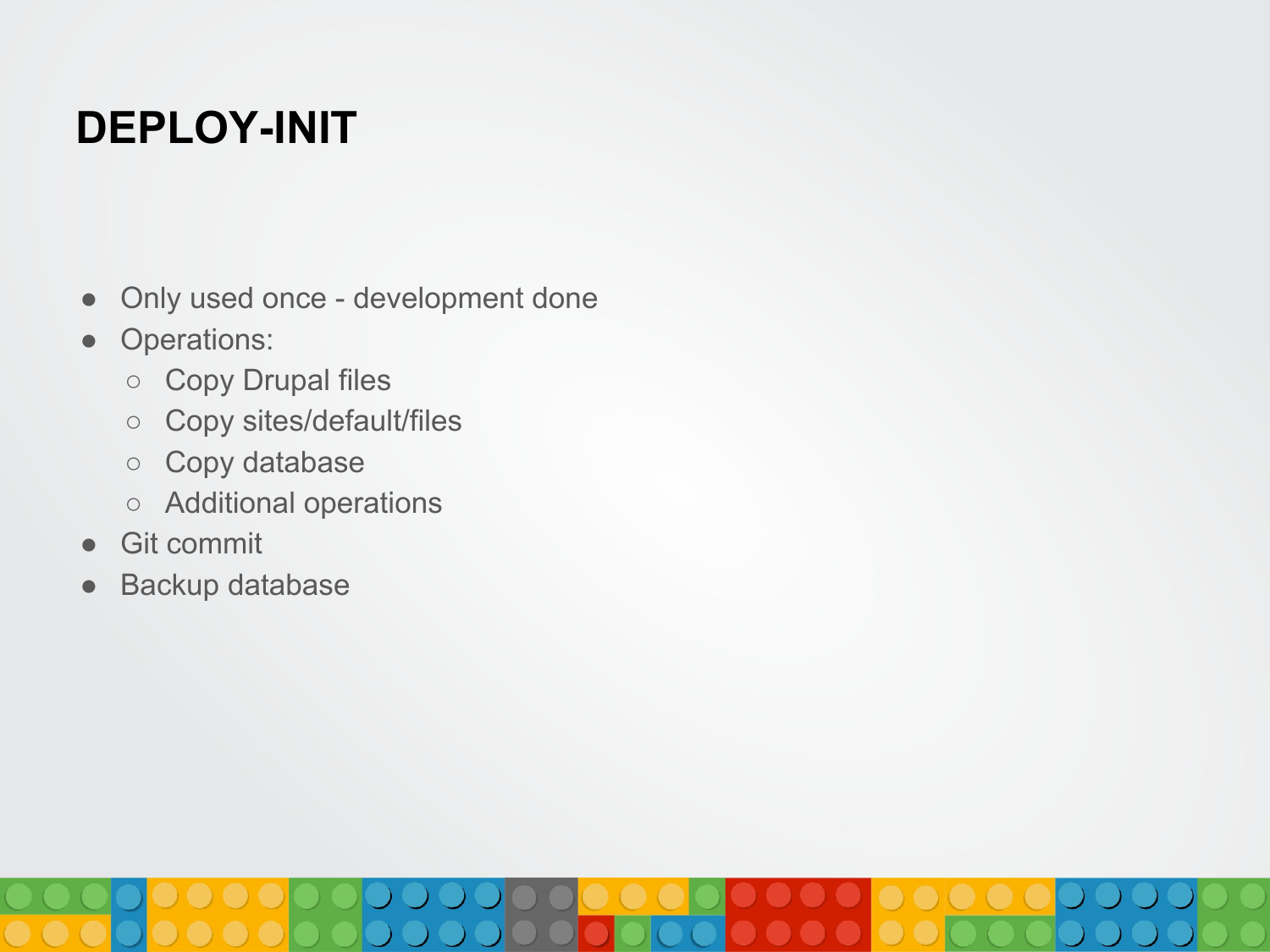# **DEPLOY-LIVE**

• No development on the production

### **Two cases:**

- studio DEPLOY-LIVE --config-only
- studio DEPLOY-LIVE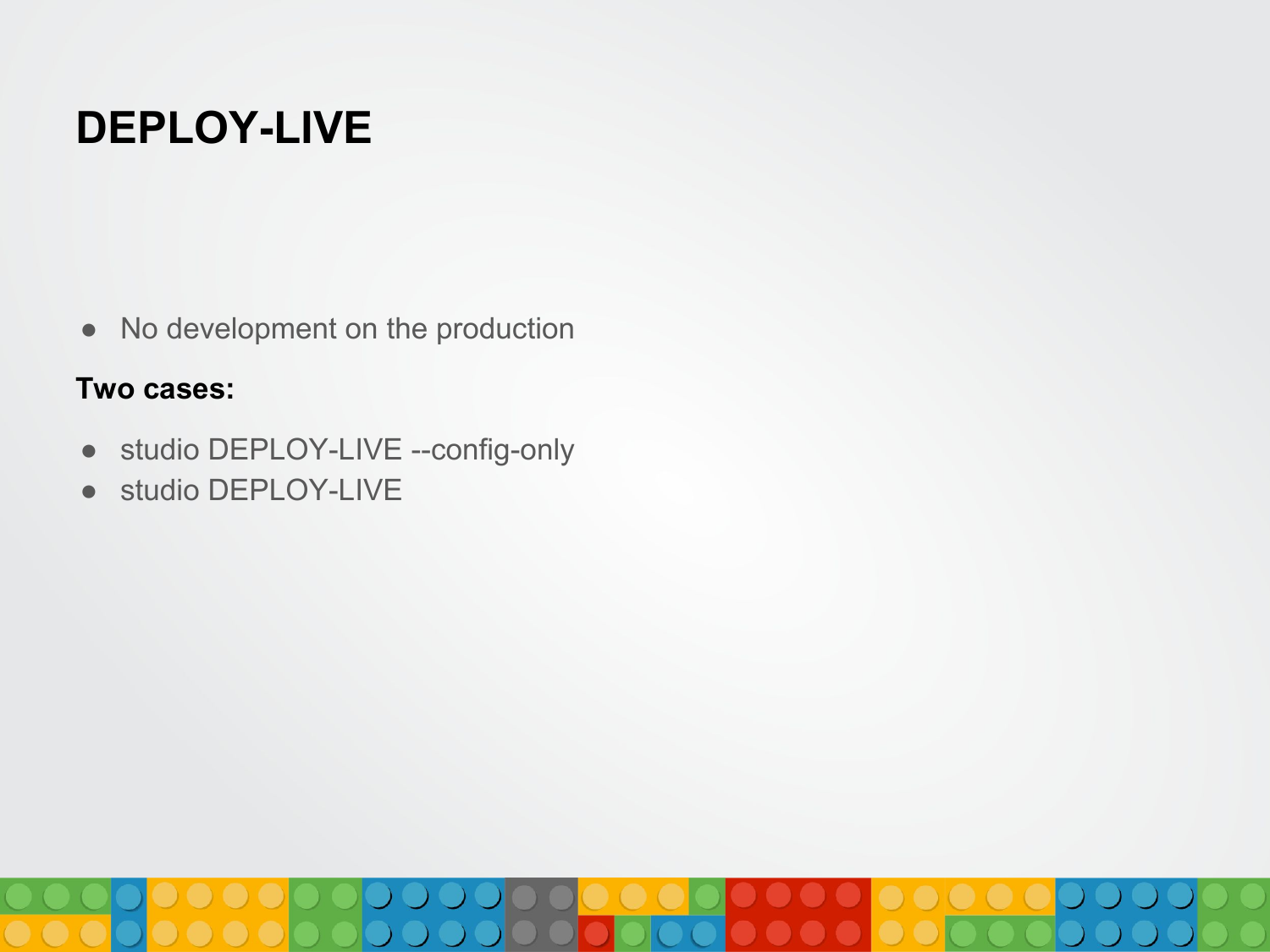# **DEPLOY-DEV**

### **● Rules:**

- Dev server: code and config
- Production: content
- Pulls down database
- Pulls down files connected with content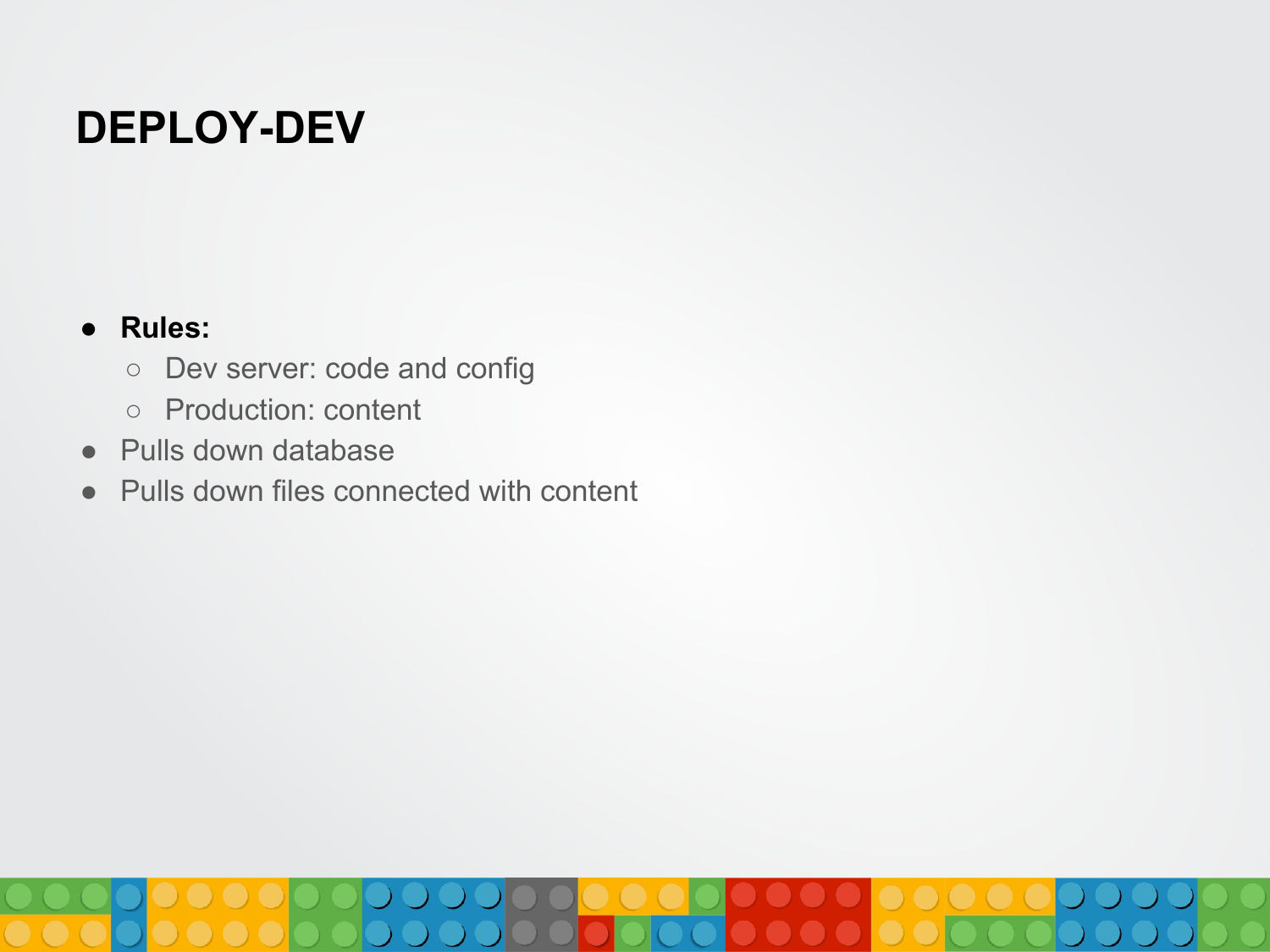- GitLab and Vitrualmin
- Backup
	- Git for files
	- Database
- Good results in practice
- Tightly coupled to our infrastructure
- Needs rewrite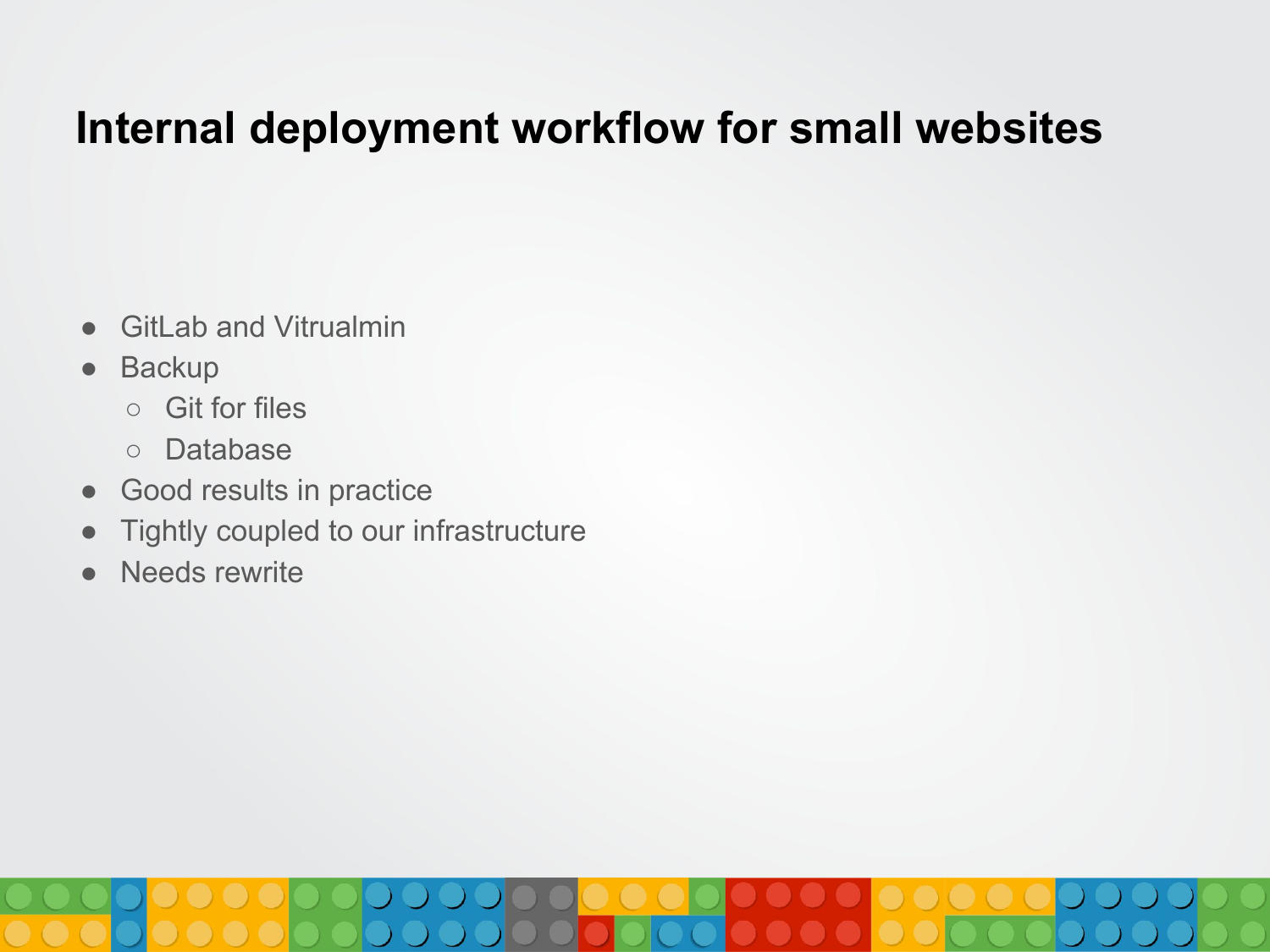